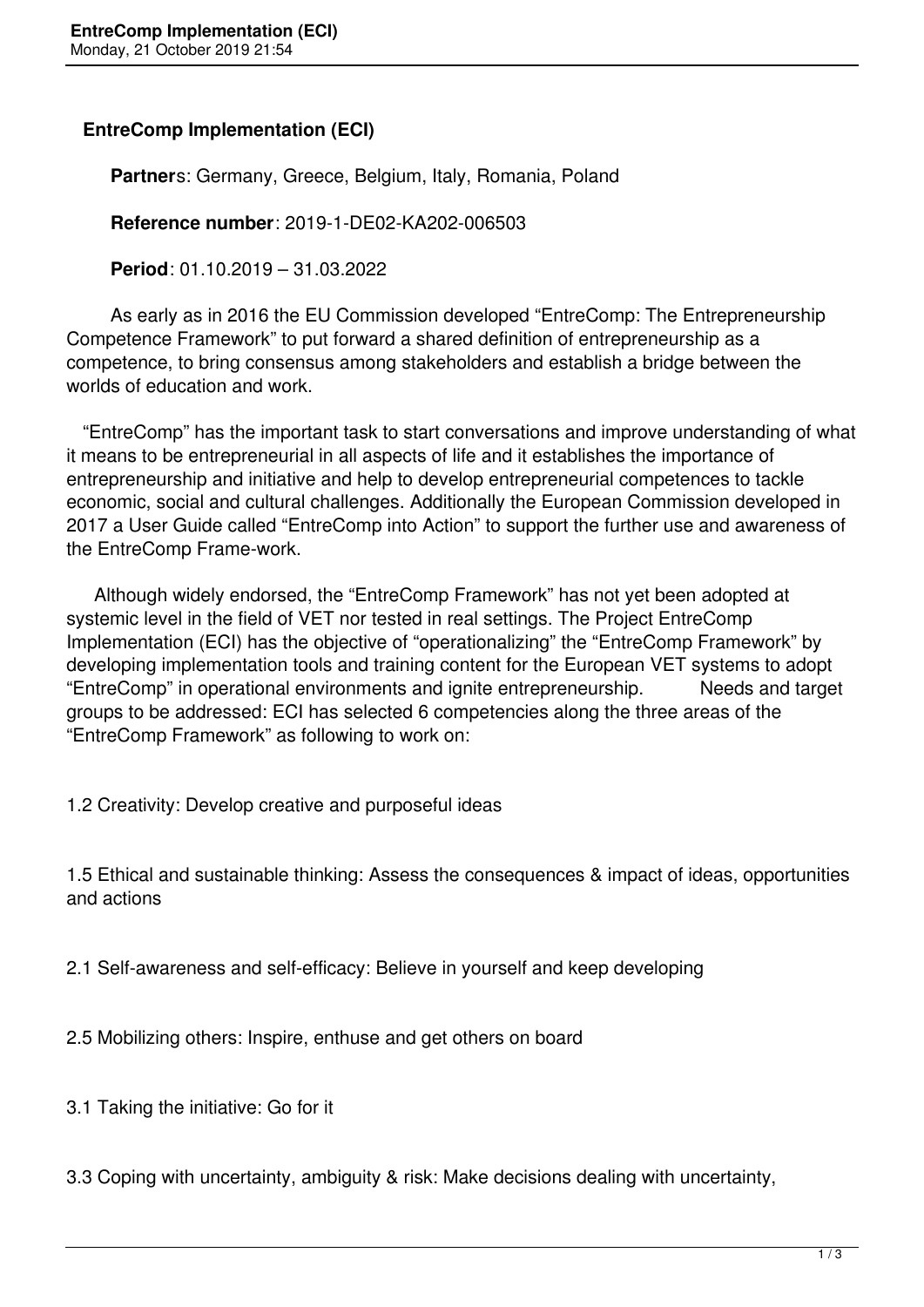ambiguity and risk

The project partners have chosen these competencies because they are personal soft skills, which are very important for creating a successful business, especially under the new circumstances of disruption processes, artificial intelligence, smart technologies etc. These soft skills need special attention because they couldn't be learned rather they should be developed very individually. Other more technical competences are well developed by study materials, curricula, handbooks guidelines etc. So, the proposed project could demonstrate its "Unique selling point".

ECI will bring together 8 partners from 6 countries (Germany, Greece, Belgium, Italy, Romania and Poland) representing various insights, concepts and methodologies concerning self-employment and entrepreneurship competencies and skills, and their usefulness in VET and for employability. Such variety in experiences, expertise and knowledge allows ECI to build complementary expertise.

The project partners intend to involve approximately 300 local direct and indirect beneficiaries in two types of Actions, i.e. in six Multiplier Events (E1 to E6, approximately 15 local and 5 foreign participants each) and two LTTAs (C1 and C2; approximately 9 participants each). It's foreseen to reach more than 4.000 (around 500 per project partner) other interested stakeholders by measures of media and non-media activities. That will be governmental organisations such as LEAs, Labour Office, Job Centres, quasi government agencies (local enterprise organisations), local authorities, academics, key national networks and organisations as well as organisations working with disadvantaged people.

The results of the IOs 1 to 3 will be :

O1 - An online Platform (Open Education Resource) to channel the innovative methodologies, tools and contents and make them available to the widest public in the VET ecosystem across Europe.

O2 - A model to implement the entrepreneurship competence framework in VET environments, both formal and non-formal. In this activity, partners will cross-reference the Entrepreneurship Competence Framework with ESCO and EQF.

O3 - Training tools and contents to operationalize the "EntreComp for 6 competencies among the 15 competences of the "EntreComp"Framework along the 3 competence areas of "Ideas and opportunities", "Resources" and "Into Action".